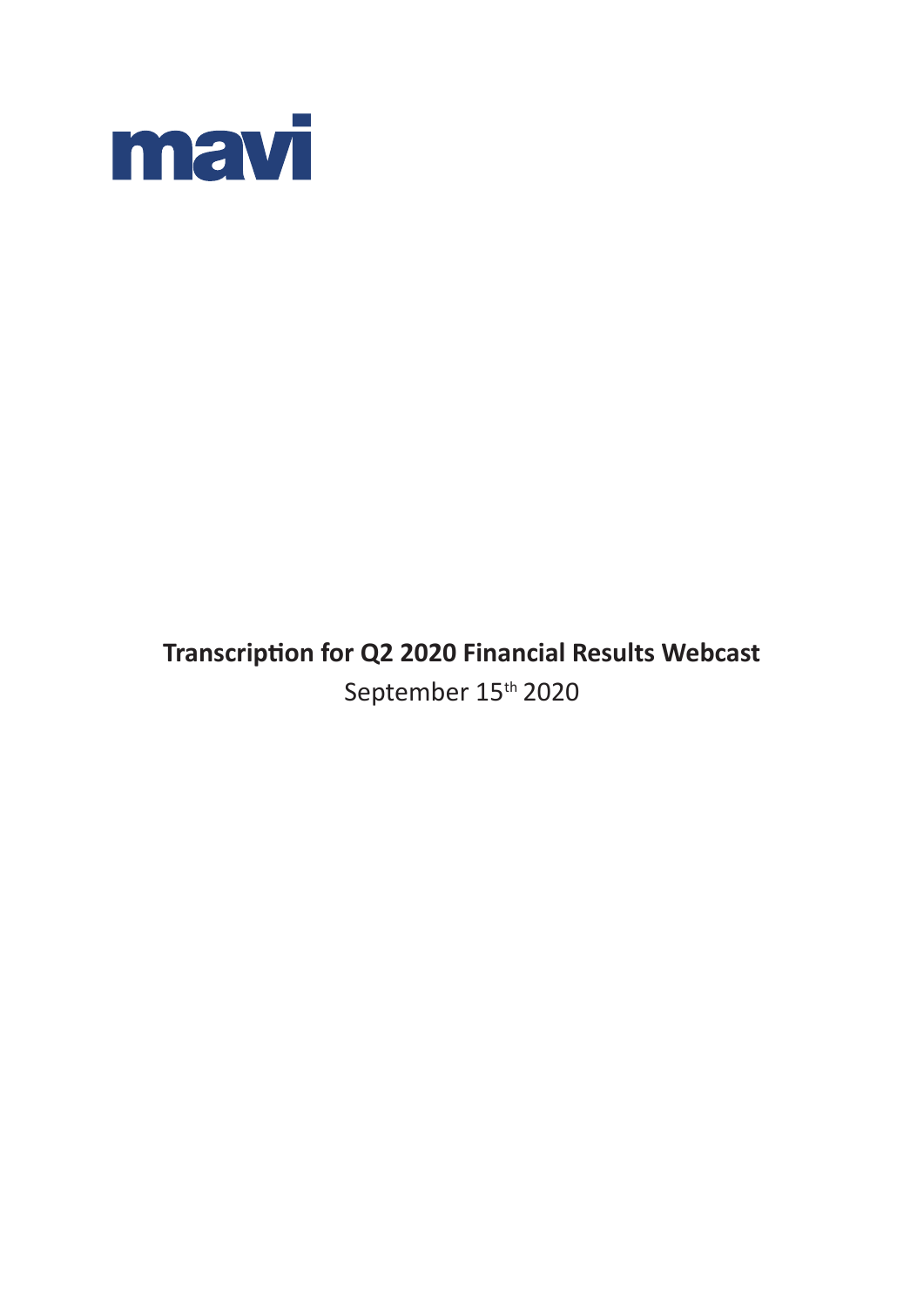

# **Presentation**

#### **Duygu Inceoz**

Hello Everyone. Welcome to Mavi second quarter 2020 financial results webcast. My name is Duygu, and I am the head of Investor Relations at Mavi. This quarter we are using the Teams platform for our earnings call for the first time. We kindly ask you to keep your microphones muted throughout the presentation. Our CEO, Cuneyt Yavuz, will be presenting the results. The slides will be shared by me. Make sure to switch to the right screen to follow the slides. We will be taking your questions after the presentation. Now, I will leave the floor to Cuneyt Yavuz.

#### **Cüneyt Yavuz**

Hello everyone. Welcome to our conference call regarding the financial results for the second quarter of 2020.

Before going into the key highlights for the period I would like to start off by providing a summary on the current business status after the normalization actions regarding the Covid 19 measures.

In Turkey, all retail and franchise stores are open since June 1, 2020. Stores in Germany and Canada re-opened in May. Store openings in Russia were a bit more delayed; openings started in June and all stores are operational since the end of August. Mavi.com, marketplace and wholesale e-com channels remained open all along.

We previously shared with you our business measures in order to minimize the impact of the pandemic on our operational and financial well-being.

We are happy to report that all our actions have proven to be very effective and yielded favorable results. Despite the challenging conditions that still prevail in the market, through our multi-functional planning efforts, we have achieved high sell-through rates and managed to preserve our gross margins.

In-season orders were managed more dynamically with shorter lead times and open-to-buy planning.

We continued to focus on cost saving this quarter and successfully negotiated rents to preserve our rent ratios. ERP (SAP) transformation project and all other digital investments continued as planned.

Moving on to slide 3 with our key highlights. With a better than expected performance in the second quarter, our consolidated sales in the first half of 2020 realized at 925 million liras. This is 31% below last year given the pandemic related store closure period of two and a half months. Nominal EBITDA for the period is 101 mn TRY, resulting in 10.9% EBITDA margin. We have a net income of minus 58 million liras in the first half of 2020. The total number of mono-brand stores globally, including franchisees, stand at 433. Turkey online sales grew by an exciting 189% in the first half of 2020.

Moving on to slide 4, I would like to elaborate a few minutes on the performance of business in the second quarter after the store openings. As you recall we had a 40% decline in our sales in quarter one, operating for only 46 days before the pandemic. This quarter was 61 days of full operations in which there were business hour limitations and traffic was on average 33% lower than the same period last year. Despite the challenging conditions, we have completed second quarter with only 22% decline in total revenue.

Considering only the open days and adjusting for the holiday calendar shifts we delivered a 13% growth in the same stores sales.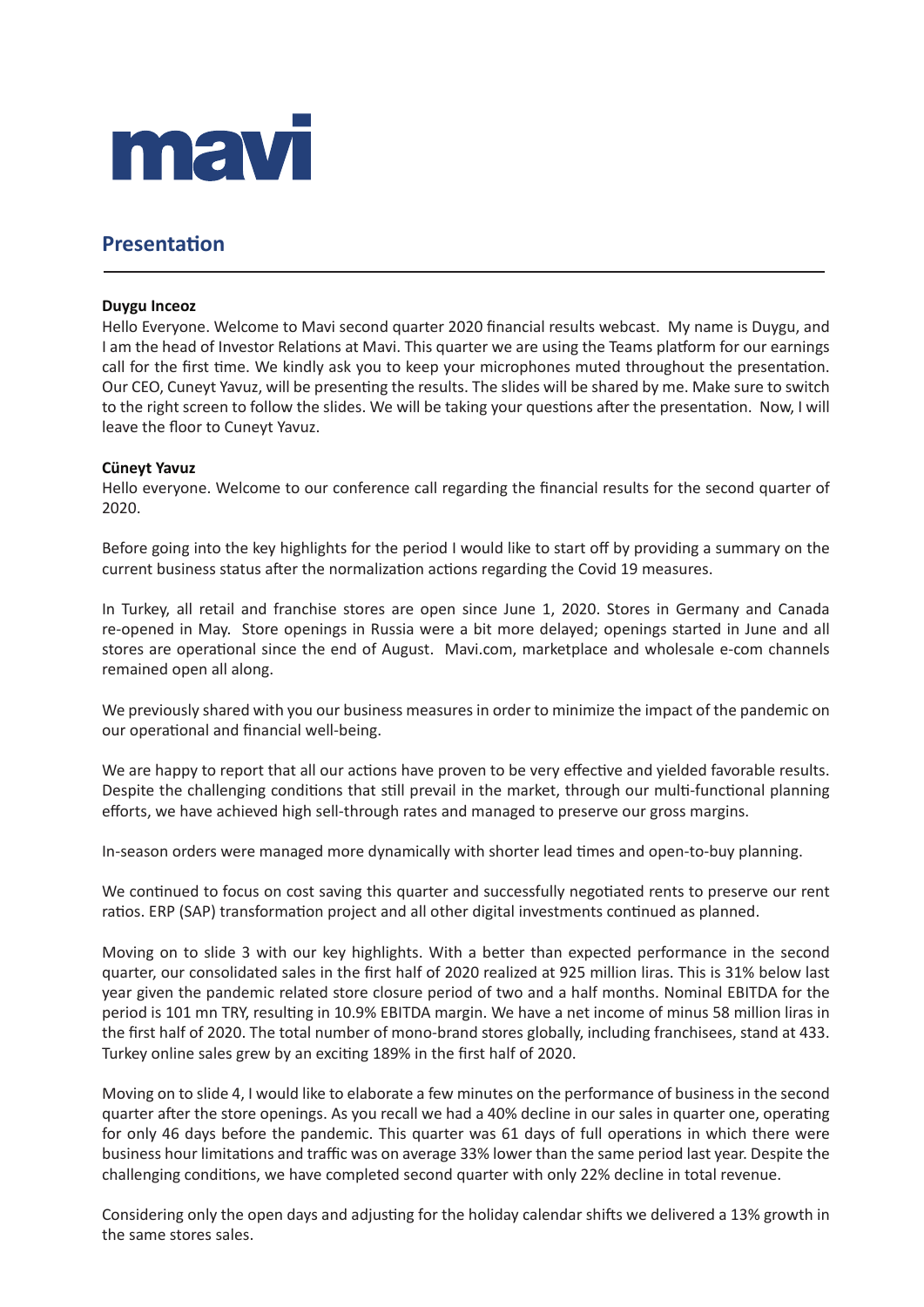

Online demand continued to be very strong even after the store openings and thanks to our previous investments we were well prepared and were able to respond to the continuing high demand. Online sales in Turkey grew by 333% in the second quarter including the sales through our marketplace business partners. Given the stronger than expected sales performance coupled with our effective cost saving measures, we were able to bring our opex to sales ratio down by 11 percentage points and hence increased our EBITDA margin from 5.2% in the first quarter to 15% in the second quarter. A well-executed collaboration across category, product, sourcing and logistics teams resulted in very successful sell-through rates which in return resulted in healthy inventory levels and 171 mn TL of operating cash flow generation in the second quarter.

Lets move to slide 5 to review our channel performance. With the improving performance in quarter two, consolidated global revenue in the first half resulted in 925 mn TL, declining 31% compared to the first half of last year. Due to periods of store closures, revenue channel split is distorted with 58% retail, 29% wholesale and 13% e-com as of H1 2020.

As mentioned in the previous slide, e-commerce channels remained solid throughout this period and has shown a 122% growth globally in the first half of 2020.

Sales in Turkey were down 30% with 38% decline in retail and 32% decline in wholesale. The difference in these channels are mainly related to the wholesale shipment calendar, meaning that most of the wholesale shipments of the season were completed before the pandemic broke and hence slightly better in Q1.

Our e-commerce business in Turkey grew by 189% in H1 2020.

International sales were down 33% in TL – terms, mainly due to weaker wholesale business in Europe and extended store closure periods in Russia.

On slide 6, let us focus on Turkey retail business. We opened 5 new stores, expanded 7 stores and closed 6 stores in the first half of 2020, all of which were originally planned and scheduled for this period. As of end July, we have 313 own-operated stores totaling 156 thousand sqms of selling space in Turkey with an average store size of 499 sqms.

On slide 7, we would like to elaborate on the same stores' performance after the store openings in quarter two. As you know we normally share Turkey retail LFL figures in our earnings results. But with all stores being closed for almost half of the period, by definition there is not a meaningful LFL set.

On this slide, the Q2 2020 data is same stores sales growth including only open days and adjusting for holiday calendar shifts. The second religious holiday which is generally a significant sales period for retail moved from August to July this year. Our adjustment excludes the positive impact of this move to the second quarter.

In this respect, we have seen a 13% growth in the same store sales in quarter two with 5.9% decline in number of transactions and 20.1% growth in the basket size.

33% lower traffic in the period was compensated with 41% higher conversion rates and 17% increase in unit per transaction (UPT).

Moving on to slide 8 to review category-based developments.Given that the stores were closed for two and a half months in the first half of 2020, all our product category sales declined around 30% to 40% with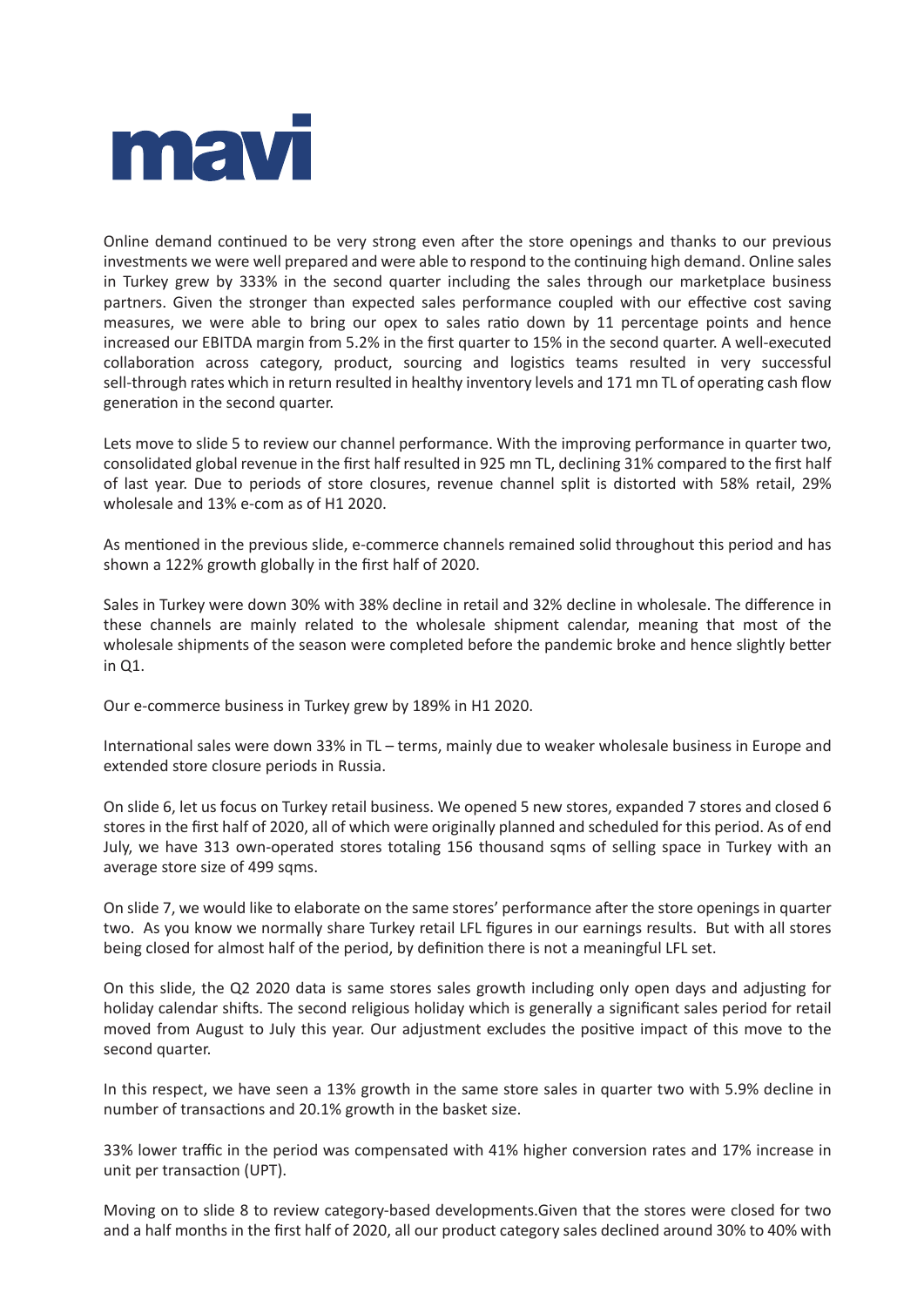

the exception of the more formal wear "shirts category" performing weaker with 48% decline.

On slide 9, lets review our online sales performance.Recall that in addition to our direct to consumer sales that are reported under e-commerce channel, including mavi.com and marketplace, our customers can also buy Mavi products through third-party digital platforms to which we wholesale.

Including the wholesale e-com, our total online sales grew 49% globally and reached 160 mn TL and constituted 17.6% of total revenue in H1 2020.

Online sales in Turkey grew disproportionately higher compared to the rest of the world with 133%. Marketplace operators are performing extremely well in Turkey, through which Mavi achieved a significant 486% growth in this period. Mavi.com also performed very strong and almost doubled its sales in the first half of 2020.

International online business is also on a growth trajectory. In the first half of 2020, 52% of total international sales were through online channels.

Let's move on to review our margin performance on the next two slides.

On slide 10, we would like to focus on our gross margin, which was one of the most important KPIs we tracked throughout this period. It is an important kpi to help us understand the market conditions and one of the most questioned aspect of our business.

During the closed period, our teams have worked rigorously to plan for the right product, right price, right timing for the store openings, and managed in-season inventory with a very flexible and dynamic manner to ensure optimum sell-through and to preserve our gross margins. Despite all the challenges of the period, in the first half of 2020, we were able to maintain our gross margins stable excluding the impact of high imputed interest rates of 2019.

On slide 11, with the help of our immediate and effective actions on opex management and solid sales performance considering the circumstances, our EBITDA in quarter two showed a significant improvement compared to the first quarter. As a result, our EBITDA realized at 101 mn TL with 10.9% EBITDA margin in H1 2020.

Despite the higher net debt, our net interest based financial expenses were significantly lower this period mainly due to two reasons: significantly lower interest rates and the rent discounts we received as result of successful negotiations that were recorded as financial income within the context of IFRS 16.

Consequently, our net loss for the second quarter was only 7 mn TL bringing the total net loss to 58 mn TL in the first half.

I would like to move on to slide 12 to take you through our working capital progress. I would like to provide a short reminder, that we had started spring summer 2020 season and had received the initial product drops to stores when we closed all stores on March 18. We continued to receive most of the remaining season products that were manufactured. Hence our inventory levels at the end of first quarter was high. The good news was that the entire inventory consisted of seasonal spring-summer products, sellable through end of September with denim products being seasonless.

Through our successful planning initiative, we were able to deliver high sell-through rates and controlled inventory levels that still consists mainly of seasonal lifestyle products and seasonless denim.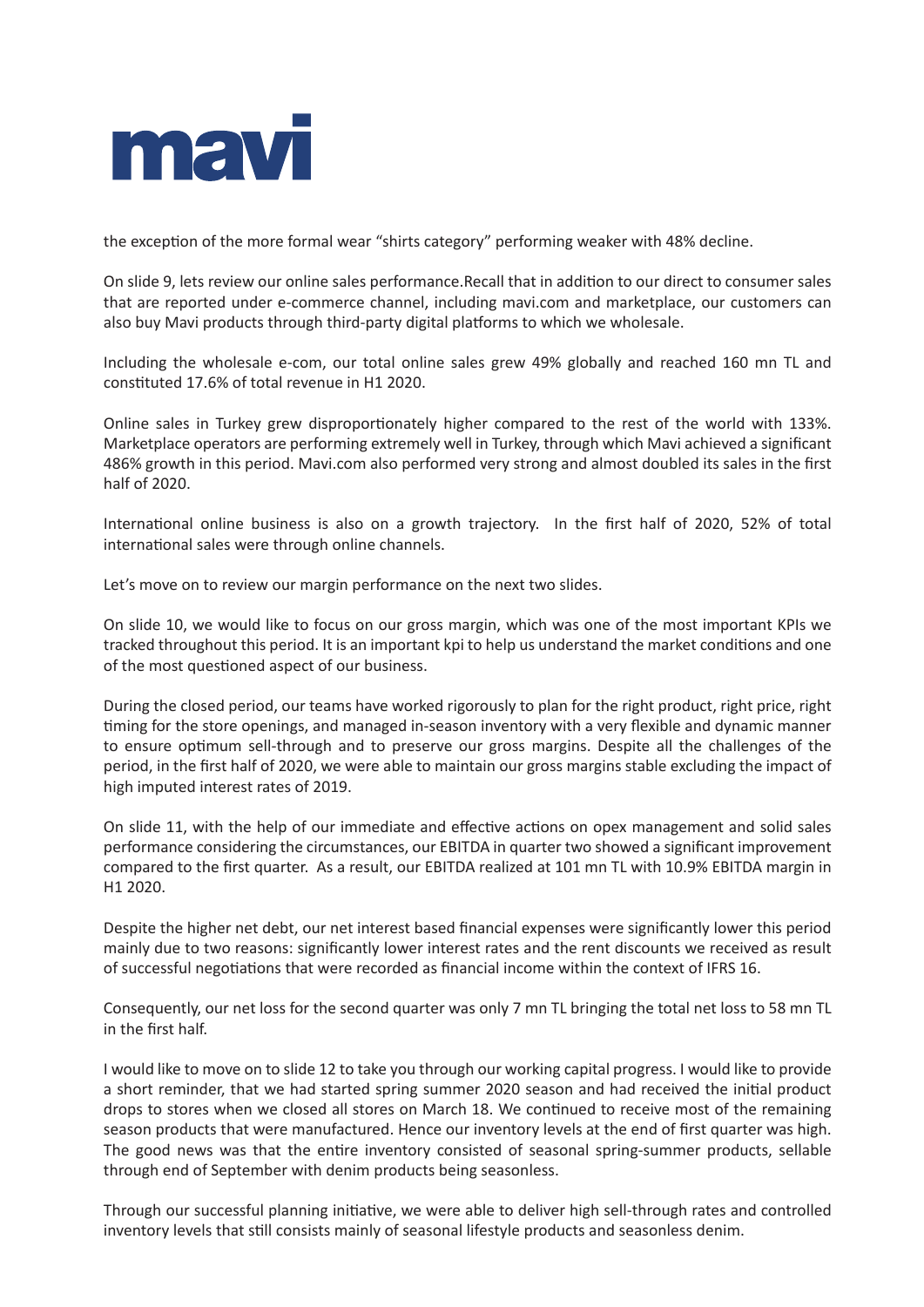

Consequently, our working capital as a percentage of revenue, which was 8.8% at the end of April 2020 has improved to 5.1% as of the end of July.

Cash conversion is in an improving trend compared to the first quarter, with strong operational cash flow generation in the second quarter.

Let's now move on to the next slide. Given the scheduled store openings and expansions coupled with our uninterrupted digital investments, we have spent 61.7 mn TL of capital expenditure, resulting with Capex to sales ratio of 6.7%. Capex to sales ratio will be normalizing as the revenue stream resumes in the second half of the year and we are holding our initial plan of keeping it at 4% as of year-end.

In order to be prudent in terms of liquidity management, we used an increased amount of bank credit since mid-March; most of which are still held as cash. We have also used this opportunity to renew all our remaining high interest rate debt with lower rates.

Our net debt level which had increased to 209 mn TL at the end of April declined back to 84 mn TL at the end of July. This implies a leverage multiple of 0.34 times of EBITDA. Our blended cost of debt as of end-July is 7.9%.

Looking into the currency composition of our debt, 20% of total consolidated debt belongs to our subsidiaries who all borrow in their respective local currencies. As of end of July, only 10% of debt is in foreign currency and is totally covered with foreign currency assets and receivables from subsidiaries. Therefore, we still don't carry any open fx positions on our balance sheet as of today.

On Slide 14, I will provide a recent outlook for the financial year 2020. As you recall we have withdrawn our initial guidance in March and chose not to provide a new guidance earlier with all the uncertainty ahead of us.

Given the circumstances, we refrain from using the word guidance as the uncertainties regarding Covid19 prevail for the second half of the year. This is our best estimate outlook that assumes all stores continue to be open in all regions for the rest of the year. With this in mind, we are expecting to close the year with a consolidated sales decline of 11% within a plus or minus 2% range. We will have opened net 4 new stores and expanded a total of 10 stores by year-end. As there is no meaningful LFL set, we cannot provide a LFL outlook at this point. We target an EBITDA margin of 8% plus or minus 1% excluding IFRS16 and 16% plus or minus 1% including IFRS16. Hopefully we will close the year with a very low net debt, implying around 0.1 times net debt to EBITDA. We continue to target a capex to sales ratio of 4% for the whole year.

I would like end by saying a few more words and share with you how we view business in the world post – Covid. We believe that some key metrics have become even more important following this pandemic. Being able to plan more effectively and make informed decisions in this highly unpredictable environment is more vital than ever. Hence, we view becoming a more digital company as one of our top priorities. This covers both increasing the digital footprint through online sales and at the same time digitalizing all internal processes. We will continue to invest in our brand with product innovations, providing the consumer with new "reasons to buy", focusing on sustainability and building on our denim heritage. We aim to continue to win market share in the future with our seasonless denim, casual fashion attire and ever evolving effective marketing communication. The success of a retail brand lies on effective planning to ensure sell-through and efficient working capital management. I am very proud of my team who have performed phenomenally well in the face of challenges the pandemic brought forward. And lastly, we are keeping our aspiration to first become and then remain a net cash company.

With this final note, I would like to once again thank our employees, customers, business partners and shareholders for their continued support. At this time, I am happy to take your questions.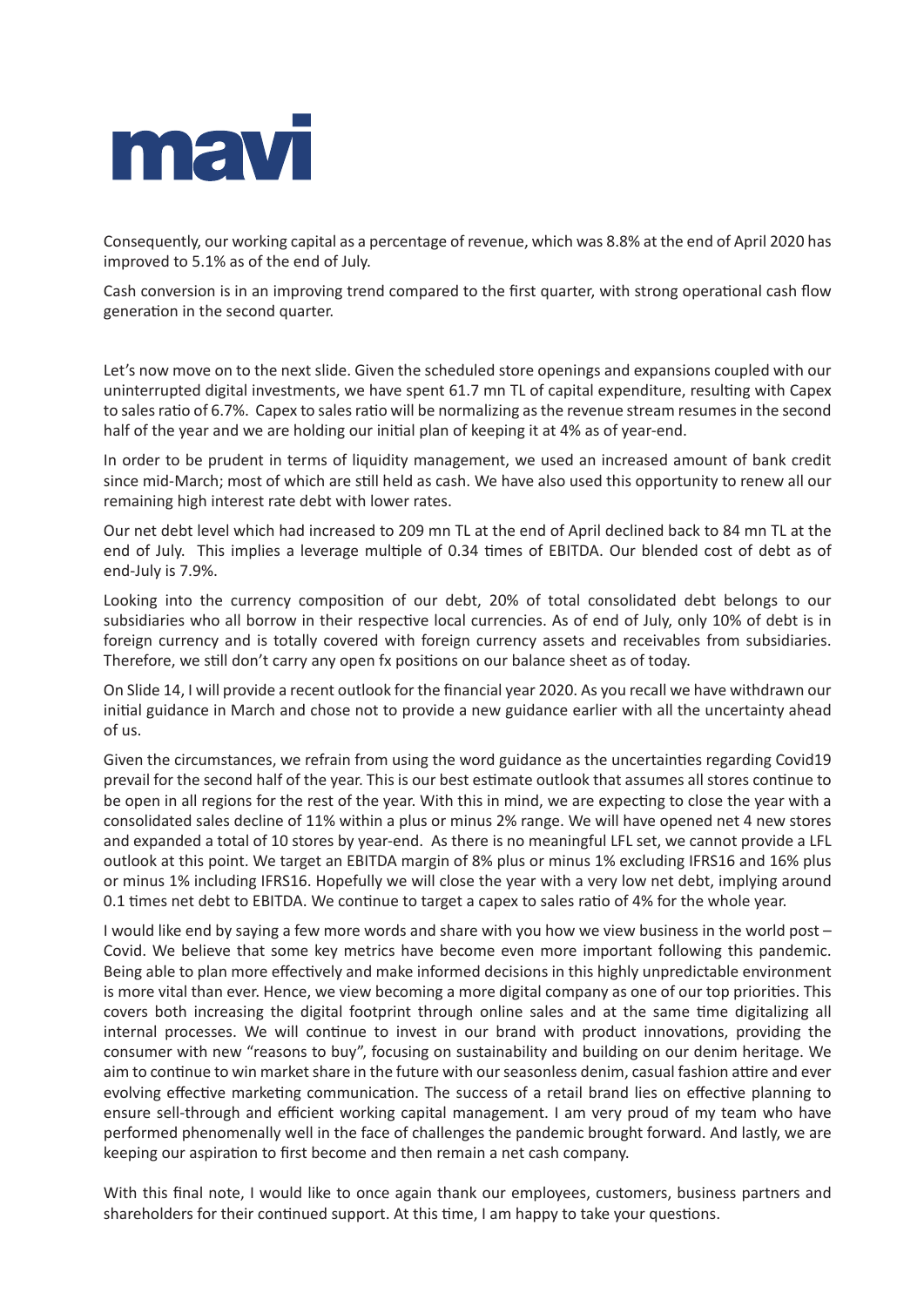

# **Question and Answer Session**

#### **Duygu Inceoz**

Ladies and Gentlemen,

If you wish to ask a question, please click on the "raise your hand" button which is the hand icon on your control panel. Once I call your name, please open your microphone before you speak. If you prefer to type your questions you may use the chat screen or email me directly. For those of you who have dialed-in, we will take your questions last, when there are no questions left on the platform. Our first question comes from Esen Koray. Please go ahead.

# **Esen Koray Ulukartal**

Hello Cuneyt Bey, congratulations for the strong financial results for this quarter. I'm sure it has been very challenging for you in this environment. I have one question for the net new stores part. So do you wish to open 4 new stores after this point of the year? Am I correct? And about the 10 store expansions as well? Thank you very much.

# **Cuneyt Yavuz**

Yes. Thank you very much. From here on will be opening up five stores so there might be one more closure along the way, netting us to reach four stores. And yes, you correct from here on will be expanding 10 more stores. While I'm at it I'll just

add an extra bonus point in terms of CapEx and investment.

You know through this period we have been more diligent in terms of where we spend, and we are being a little more defensive in terms of opening new stores. But whenever and wherever we see the opportunity where there is like within a year or less ROI opportunity, we go for new store openings. So at the same time, our team is consciously chasing new opportunities moving forward.

#### **Duygu Inceoz**

Maybe I can just chip in a minute to clarify. We are right now at minus one actually, compared to last year and we will be at plus four at the end of the year. That means we will be opening five more stores. The 10 expansions will be total for the year, so we've already expanded seven, we have three more expansions left.

# **Esen Koray Ulukartal**

Thank you very much. Have a nice day.

# **Paul Trejo**

Hello. Sorry, this is Paul from Goldman Sachs. Couple of questions. First: In terms of the comment of making the company more digital, can you talk about just how? Is that kind of even more strategic shift? Obviously, the bulk of the store base, physical store base is in Turkey, but the international store base was already being revisited amongst most countries and the shift towards digital was increasing in emphasis. So should we expect that to be accelerated? Much less stores in countries outside of Turkey and much more investment behind the digital channel?

# **Cuneyt Yavuz**

I'll take that. I mean, we view digital on two fronts. One, as you mentioned, is the digital business channels, which are the E Comm channels, whether it be wholesale market or our own mavi.com. Generally speaking, the momentum during the pandemic closed period and post opening, has remained quite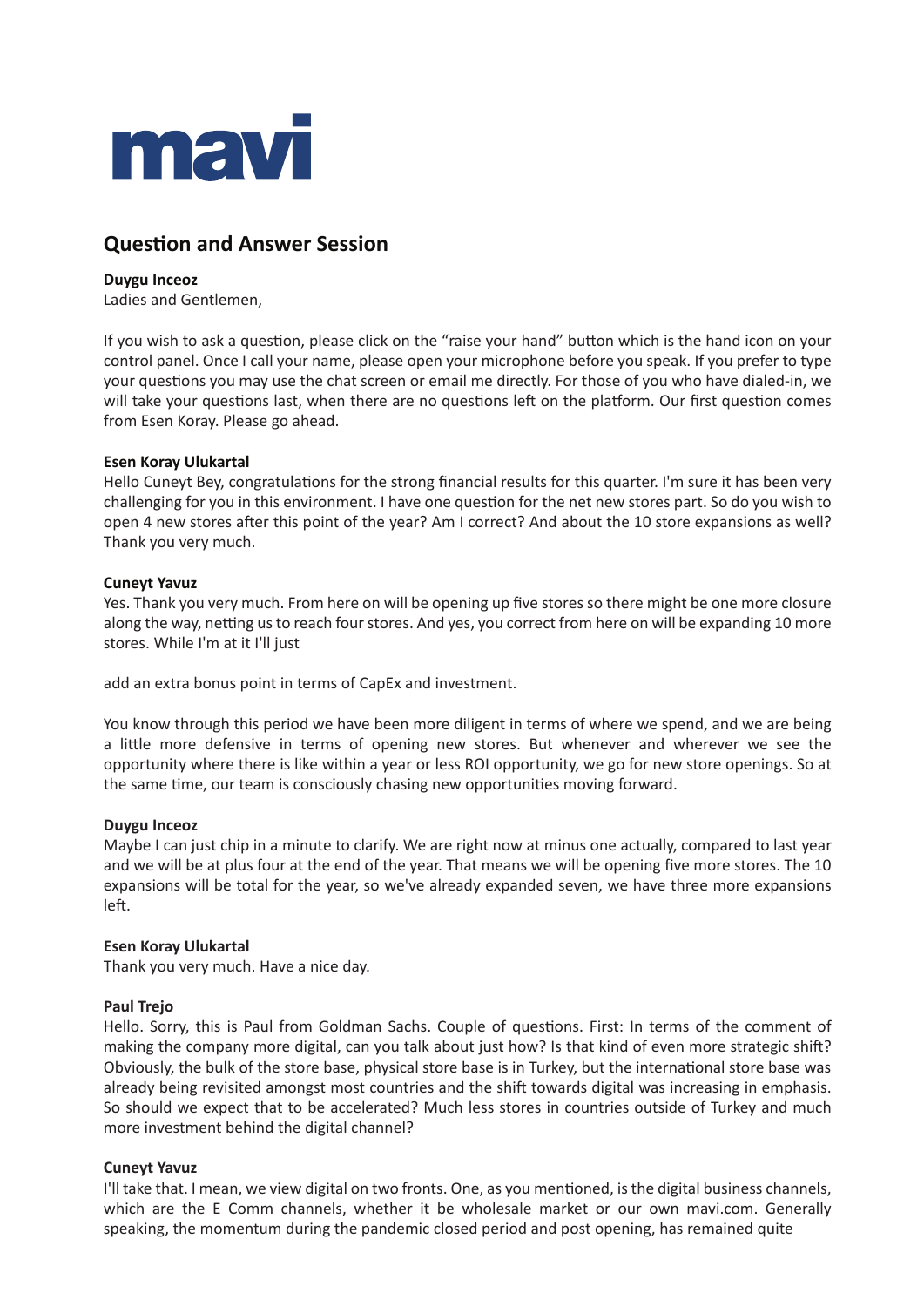

strong and it seems consumer spill over into EComm channels is being continuing and will continue.

Therefore we will continue as we've been doing to invest and improve the attributes of our Ecom business, both domestically and internationally. More than half of our total international business is derived from E Comm channels or digital channels already. Moving forward, you may recall or for those of you who may not be really following up in terms of new store openings our key focus geography outside of Turkey has been Russia. Anywhere else, meaning Europe, US and Canada we are predominantly focused on building our specialty and department store business along with digital business partners. So this will take precedence as well as also building our mavi.com presence. We are also observing with all the infrastructure investments, whether it's the warehousing, the shopping experience, the customer service setups that we're building in our international markets are paying off very well. Although Turkey numbers may come across even stronger, we are quite confident that also in the future our dotcom business will continue to grow disproportionately. Our first indicative numbers coming out of Russia and US is are extremely encouraging. So yes, I mean this digitalization and becoming Ecom and covering the whole world is going to continue to take precedence. With our casual wear and you know our great expertise in perfect fit, great quality jeans we do believe that there is a lot more ground we will be able to cover in digital arena. There is one more caveat when we internally talk about digital. It's not just the ecom business, but we also talk about the internal decision-making processes systems, whether it's inventory, markdown management, speed to shelf, all the product planning related stuff. We're doing a lot of great stuff in that perspective, coupled with our great CRM infrastructure to better understand the consumer and consumer behavior, what they like and what they don't like. So in that sense, there will be a continued effort and probably one could even talk once the ERP project is completed by the first quarter of next year that we will internally be looking really rigorously at our systems and internal processes to make sure that the good job of continued opex management, SG&A management and system efficiencies and overhead efficiencies will be continued to be captured. So that's how we view the whole digitalization discussion. I believe you had another question because I I sense that you said I have a couple of questions.

# **Paul Trejo**

Yes, actually sort of in line with that. In terms of the international strategy, already more than half the businesses is digital. The US, correct me if I'm wrong, you only own 51% of that operation. Is there any scope in the short term or midterm where you would completely own that business?

# **Cuneyt Yavuz**

Yes. That is an idea of like where we feel that the shareholder would be benefiting out of such an acquisition, we will go for it. It's a matter of you know: Remember, I mentioned us being cash positive and finding the right time to bring it into under our umbrella. We're not in any hurry, it has to be just right timing, right price negotiating with the other piece, the other half of the owners. Not in the near future. I mean, if you ask me today, it's very unlikely that we would be going for an acquisition, let's say the following year in 2021, but maybe down the road. Yeah, it's an option that's out there.

#### **Paul Trejo**

Understood thank you.

#### **Duygu Inceoz**

Here we have a written question. Do your guidance include any additional rent cuts to be recognized as financial income?

#### **Cuneyt Yavuz**

Our approach on rents is actually quite straightforward, meaning we go for maintaining our rent ratio and maintaining and improving our rent ratio year in year out. During or after the pandemic doesn't matter, as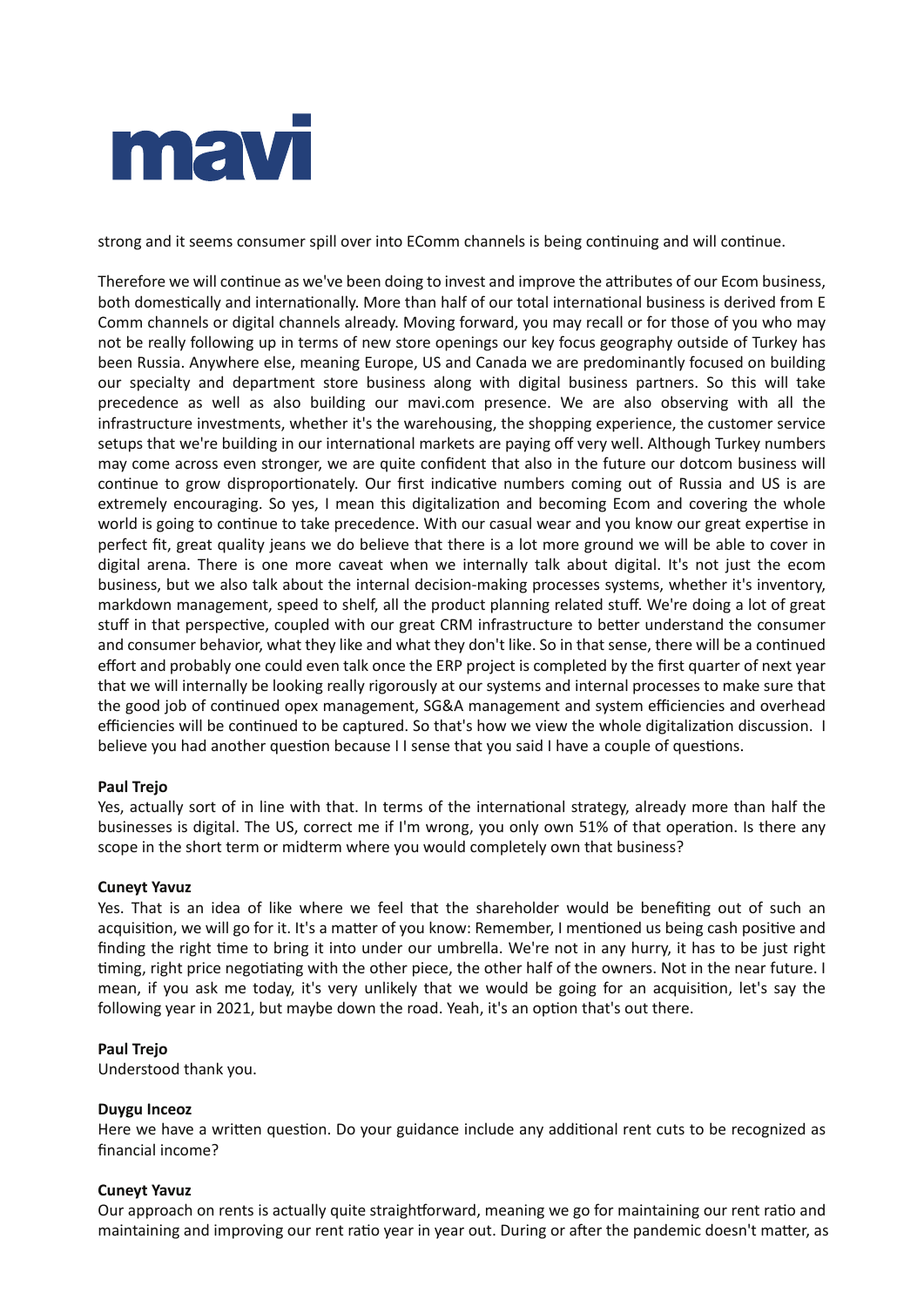

a guiding principle as the leader of the company that is our guiding mantra. So, if you're trying to look into a projection of where you think the ratios will land, it would be directionally, my guidance would be same rent ratios, may be slightly improved, or maybe slightly goes off, but in the ballpark of not a deteriorating picture, in terms of rent ratios. You will recall that for the period when we were closed we were either able to not pay or get discounts moving forward because we're well paying and good performing tenants. We are consistently converting most of our contracts into rent ratio based deals and or making sure that the rent ratios are not deteriorating and getting the support from our landlords. So we feel quite confident in this cost element and how we manage it moving forward.

# **Duygu Inceoz**

I have another question from Deniz Akturk Erdem written. So she has three questions. The first one is sustainability of this opex structure with rents and wages.

#### **Cuneyt Yavuz**

I'll take that immediately. So let's go one by one. Sustainsbility of opex structure, rents and wages. Yes, so what I'm trying to say is you will recall when we went public, before we were going public, during and from here on in terms of inventory management, markdown management, OpEx Management and rent ratio management, this company is committed to making sure that it brings in efficiencies year on year even in tough years we try to maintain. In better years, we make sure that there is a margin improvement and a bottom line improvement in these areas. The second one?

#### **Duygu Inceoz**

Second one is what novel ways to understand different customer segments. As demand fluctuates in different directions for different segments.

# **Cuneyt Yavuz**

This is a phenomenally great question. This is true. There's a lot of behavioral change that is going on in terms of how consumers are shopping. We use a couple of different tools in this regard, but mainly two. One is our internal data. We have roughly 6 million shoppers data and on a daily basis of all those shoppers that shop, 85% use their loyalty cards so that we get a good feel of on a location, city, shopping mall, street location, which gender, who, how and with what frequency people are shopping and what products they're choosing over others. So therefore there is a lot of streamline data that is coming through. And we are observing certain shifts and shopping behaviors in terms of what they buy, how people buy etc. And we're adapting very quickly analyzing this data. The second area we utilize on is, we are working with a lot of sociologists and social data analyst and market research analysts. There are a couple of very good companies in Turkey that we team up with which is also giving us further insight in terms of where the total consumer sentiments are, what works from a marketing gimmick, perspective, etc. For instance, just from a product perspective, I can give you like these days as one would expect T-shirts are selling better than shirts. So what we call more woven products, Shirts, are not as strong as jerseys are performing. So there's definitely a switch towards more comfortable, where that's one example that I can point out and we adapt accordingly. So the product needs that consumers are demanding and changing. Yeah, so those are the two main pillars and we continue to be staying close to them and adapting both the product and execution as well as the consumer communication accordingly. We just yesterday started our above the line advertising campaign for the fall winter season and in this campaign, for instance, you will see five different what we call legendary jean categories that we are promoting. And the key reason why we have focused more on product is, at this point in time for instance, consumers need more reason to buy, so there is more nudging that has to come through to get them more interested and curious as to newness and innovation coming through. And as Mavi, as a company that has the cutting edge on denim, we will utilize our strength and make sure that our communication is strengthened in this direction, making sure that the whole interest and traffic and customer remains with Mavi.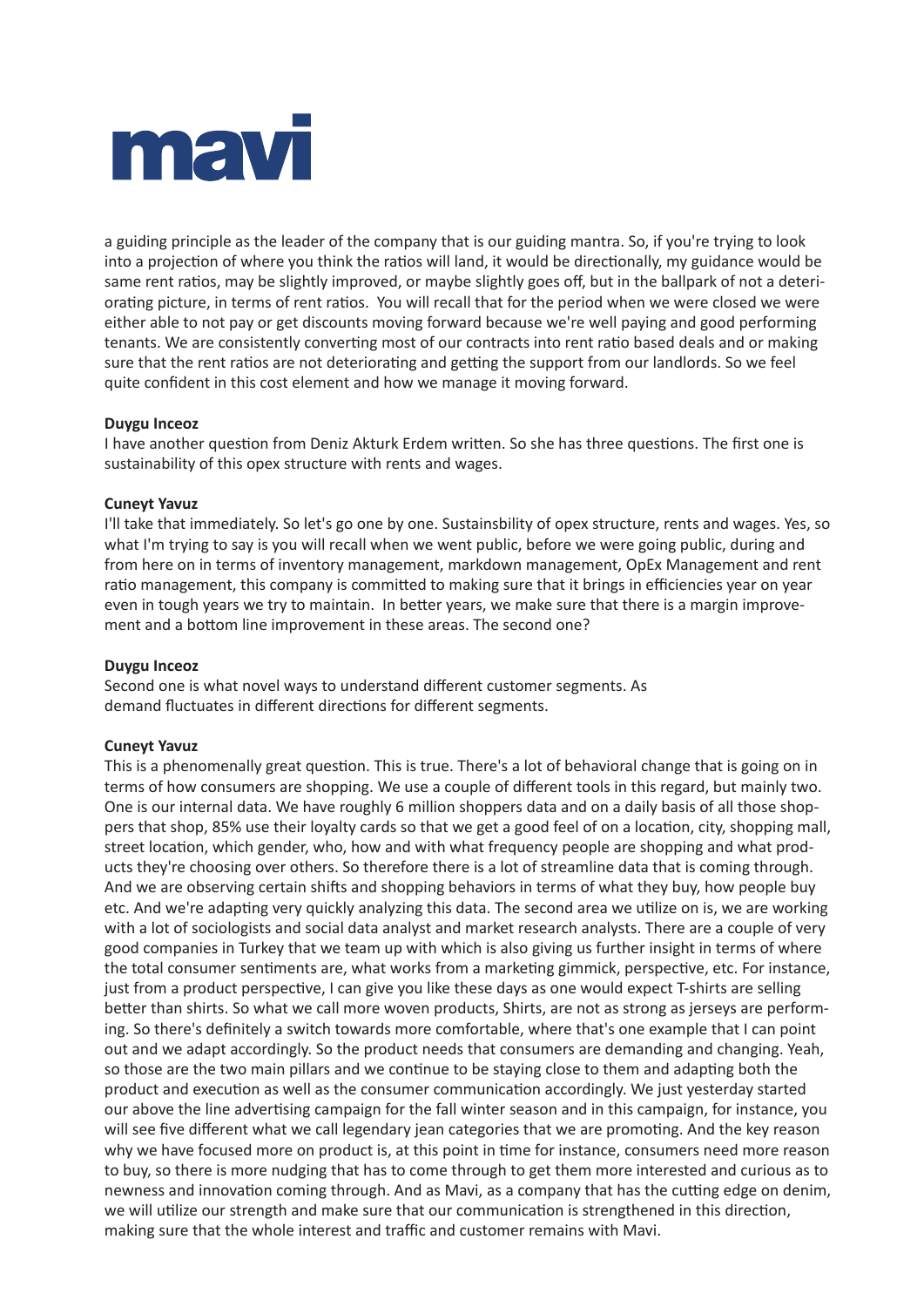

# **Duygu Inceoz**

Third question from Deniz. She's asking international growth ambition and advantage drivers?

#### **Cuneyt Yavuz**

Our international growth ambition has been focused diligently on the areas that we've chosen to play in. So North America's, central North Europe and Russia. We are, day by day getting very much encouraged with the results that are coming through Russia, whether they may be the retail stores or the digitalization that has been going on. So on both fronts, the last couple of years investments, even during this pandemic and post pandemic, I'm happy to report that after normalization the results are quite encouraging and we are quite confident of what more we can deliver there. There is a lot of effort, as I mentioned when we were talking with Paul, in terms of making sure that the digital coverage that we have both in the territories we play but also beyond the territories we play covering from Istanbul, Eastern Europe, Middle East etc through our.com site is also an important priority. But beyond that, Europe and US as such will continue to remain important and we believe with our great product and proposition we will consistently continue to grow. Our directional growth is for this western markets is typically around a high single digit low double digit like 8 to 12% year on year real growth and we believe this will be maintained for the coming quite a few more years in the future.

#### **Duygu Inceoz**

There is one more written question from Barış from Garanti, he is asking how much of quarter two revenue did come from stores at shopping malls?

I can answer that this is about 80% came from shopping mall locations and the performance of shopping malls versus the street locations did not vary as much. It was very similar.

#### **Cuneyt Yavuz**

Yes, the split of business before or during or after pandemic has been quite consistent. I think the gap for footfall as we mentioned in the presentation is being hugely compensated by conversion rates, units per transaction and appetite to buy more when they come to shop? That's what we see from consumers. So less impulse buying, but more planned buying taking place and people coming in to shop rather than to look around.

#### **Duygu Inceoz**

OK, we have no more questions here on the platform. We have five people that have connected through their mobile phones. Anyone from there have any question. Yes, Paul has one more question: please update on sales trends at stores in Turkey during Aug & Sept. Sales per store improving from July levels?

#### **Cuneyt Yavuz**

This is a bit of a tricky answer I have because the reality is we have the religious holidays moving 10-15 days, so there has been an overlap and crossover from one quarter to another. And religious holidays do deliver a lot of business. Normally in this webcast I would have already commented on how the quarter is progressing. I have consciously refrained from mentioning that because it has been a bit, Apple to Apple comparison has been quite difficult. Generally speaking, I can tell you that the aforementioned minus traffic remains reality, so the traffic has not resumed. Its still minus 30 - 40%. You know, footfall is behind what it used to be in normal times with transaction, Of course, compensating some of that. Having said that, we've also lost a bit of our sense of like for like, unfortunately. But generally speaking we, I would say are still from a like for like perspective in this minus territory or low minus territory for this first six weeks of this quarter. It will be more telling once we start this advertising campaign and also I think we will be in better territory in October to understand what's happening. There's also one more challenge which we will have to factor in to understand better. Which is this new back to school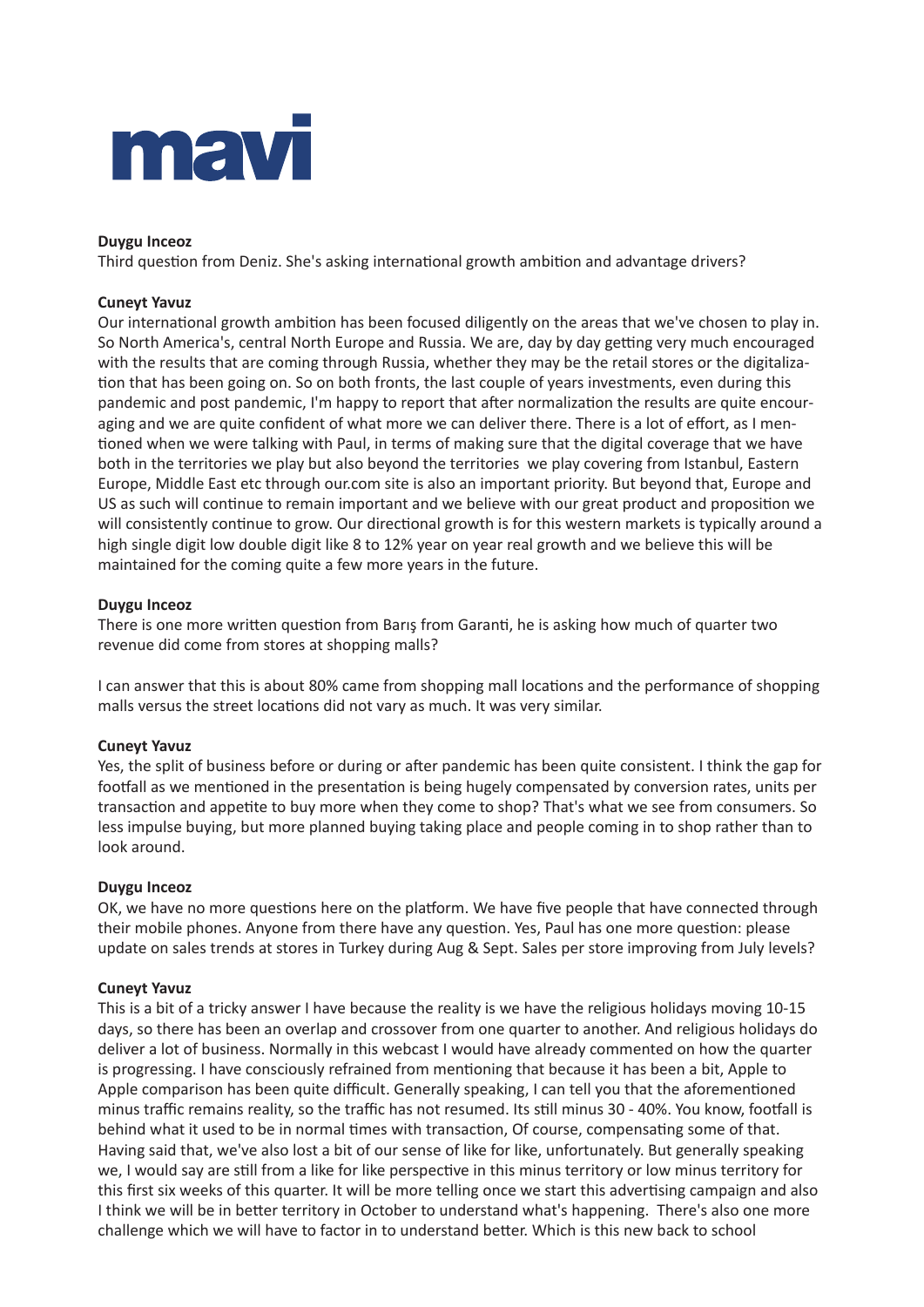

mentality which is actually back to the Internet mentality. So the whole shopping behavior of back to school has been quite different than previous years. So we will have to also closely observe and understand how the consumer behavior is taking place, especially in terms of youth coming in and shopping during this period. So there's a lot of moving factors for the time being. Net net traffic is similar to the previous quarters 30-40% depending on the week and day you ask me lower than previous year and in terms of like for like growth we are in negative territory but it is not far off from directionally where we targeted. It's not far from where I guided or mentioned as an outlook for the rest of the year.

# **Paul Trejo**

Sure, yeah, I raised my hand. Great. And in terms of inventory levels, you mentioned a little bit in the presentation remarks that you feel comfortable with the improving trend of full price sell out. That remains to be the case? Or it depends on kind of the sales performance of back to school season? And looking towards the end of the year to see where you're at at year end for the next seasons.

# **Cuneyt Yavuz**

Generally speaking inventory, Paul, I mean 80% of with what we produce is in Turkey and we have a pretty good lead time and speed to shelf organization. Therefore, I mean everybody has their major focus areas. My CFO, Bige, has one area. My favorite topic is inventory. That's where I live and die everyday. And in terms of inventory, I feel relatively comfortable. So we make sure that open to buy, speed to shelf etc. measures have all been taken really good action. So you know moving forward inventory should not be a major issue. Our working capital should not be under that much of our pressure. Having said that, there is a bit of a fall winter factor, which is more imported goods, because some of the winter products we do import which are jackets, outerwear etc. So fall winter is generally, from an inventory perspective, well bit more one could say challenging than spring summer period where Turkey generally enjoys a warmer weather and what we sell in terms of jerseys and Jeans which makes our life easy. But generally speaking I feel OK in terms of where we are. And in terms of gross margin, thanks to having fresh inventory enabled us to come across as fresh also to do consumer which enticed them to shop more with us vis-a-vis the competition I believe. And also moving forward we do hope to maintain a similar gross margin and a prudent markdown strategy. You know, doing the right things, right promotions in the right times. But not necessarily selling the house you know to move the products through the warehouse.

# **Paul Trejo**

Understood and just one follow up if I may, on the international side of the business. Specifically speaking, kind of US and Canada, can you talk about the trends you're seeing during this period in terms of kind of physical sales, wholesale sales, and then and then digital channels. Some of the store networks where you sell, I don't know like a Bloomingdale's etc. you know, rethinking their physical store footprint or some even, you know, considering bankruptcy or restructurings? How has it impacted Mavi's business and the digital sales in other channels? Stitch Fix the own.com or marketplaces is more than offsetting that kind of structural challenge on the physical side from wholesale partners.

# **Cuneyt Yavuz**

Well, I mean the zztmain, I mean almost 60-70%, 60 plus percent of our business, luckily or not, is in digital in the US. So we are exposed as you mentioned in the more challenging channels of department stores, which is Bloomingdale's and Nordstroms. But it is only two key players and probably two key survivors in the US market. And we are also well distributed within their network. So we not distributed everywhere because there are also quote and quote, some dogs or less performing, you know doors that they have. So we do, you know, work with them in the right balance. So we do feel relatively comfortable having a business with them. In terms of specialty, the small mom and pop shops or the specialty shops that we work with: They seem to be in good shape both in US as well as Canada. I also look at Germany,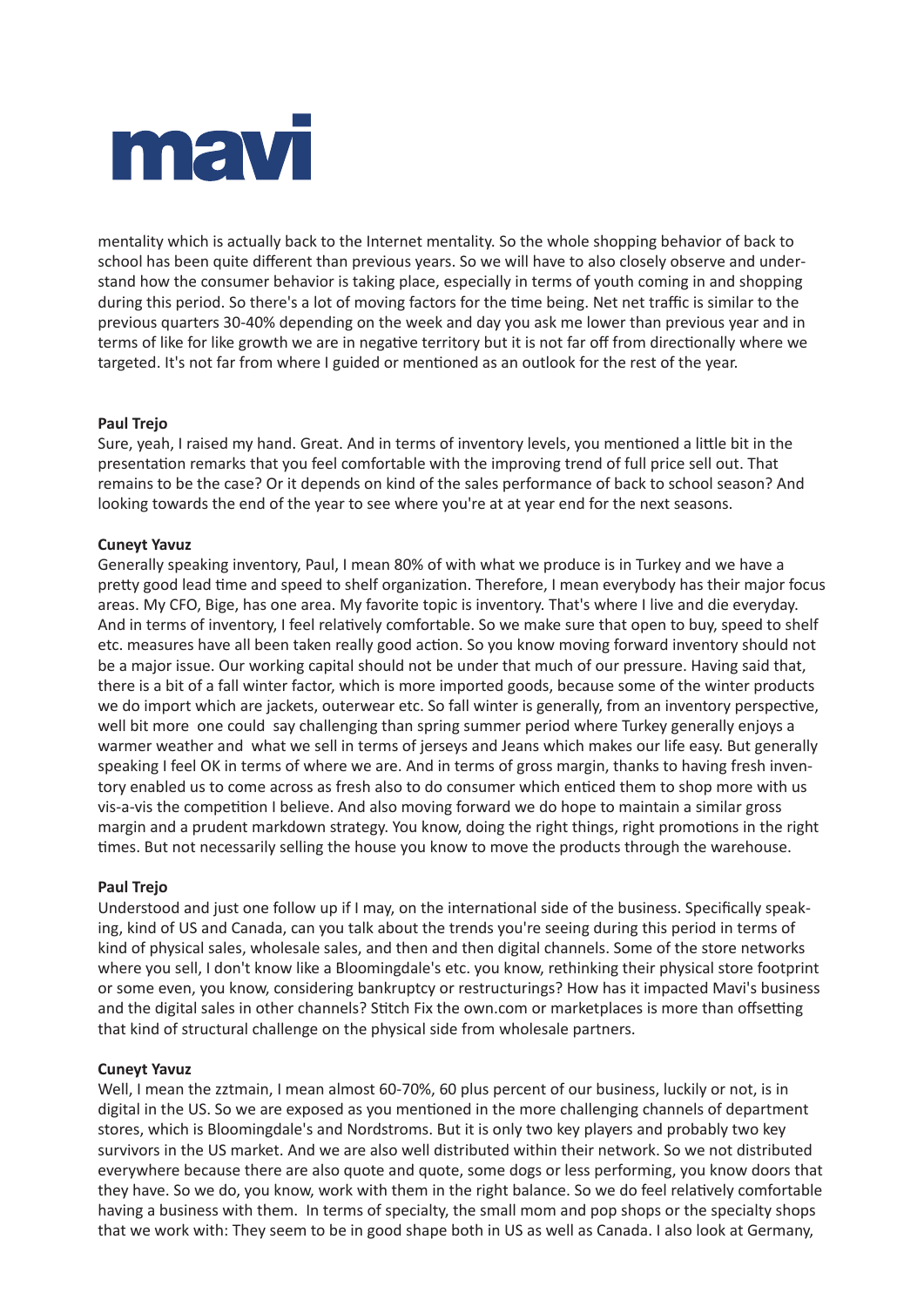

we are more than 1000 doors. The initial orders that we have taken for spring summer 2021 are in the positive territory, so that's encouraging me for what the future might look like. So it's I think important to be there serving the customers with the right product, right price, right quality, it pays off. And rightly so, as you mentioned, Stitch Fix is doing phenomenally well, and we're doing a very good job with them growing and teaming up with them. Our .com channel is doing pretty well. Some of the numbers are underrepresented actually. Let me chip in in this sense. Ee did have a few days of hiccups where we did transition our warehouse in New Jersey to a new warehouse, so there were a few days of suboptimal operations that were going on digital. So as we move on and on, well, we will see even higher numbers coming in from our ecom business also, but also other marketplace business partners are doing pretty well. So I mean I'm quite confident that some of what you mentioned specialty or Department store lacks are going to be more than compensated by digital channels.

# **Paul Trejo**

Great, thank you.

# **Duygu Inceoz**

I have two questions from Berna Kurbay from BGC Partners. The first one is, has there been a negative impact from the weakening Turkish lira on procurement for spring summer 21 season?

# **Cuneyt Yavuz**

Thank you for the question. In terms of spring summer 21. We have finalized purchases for this year, so the foreign exchange rate will impact our cost of goods for the next season, of course. And at this point we are taking many actions to mitigate this impact as much as possible. These initiatives, as always, include mainly fabric planning, product engineering and working around product mix and making sure that we get in the best deals through low season purchasing. We continue to keep no open of foreign exchange position on our balance sheet, so I don't expect any impact from the balance sheet. But definitely the question is valid. Let's be realistic. SS21, with the softening of Turkish lira is going to put a lot of cost pressure on us. And as I mentioned, we're doing a lot of internal engineering to see how we can mitigate and offset some of that currently. I mean, I'll be probably in a better position to give you better guidance for the next year. But it's not anything new. It's something we've been accustomed to dealing with. I'm personally less worried about the foreign exchange rate, although it is a challenge, it's more the purchasing power parity, the pandemic, the sentiment of consumer, etc are areas where we will have to stay very close to and make sure that Mavi remains a brand where when people do choose to shop that we choose. Even if it's a shrinking market, we have to be gaining market share vis a vis the market, so that's our motto. And we have to make sure that the pricing, the quality, what Mavi stands for continues to win in the market. So far we've been delivering against this goal and I am quite confident that we will do so in becoming challenging days.

# **Duygu Inceoz**

One more question. Do you foresee any decline in retail space availability, particularly due to slow down in shopping mall openings going forward?

# **Cuneyt Yavuz**

The Turkish population if you talk about the post pandemic deadline, I mean we don't know when that's going to take place, but generally speaking, the shopping mall concept in Turkey has in theory has a long way to go. And if you look at the youth and the growing population, there will be a need for more space. And what we will continue to do is we do have a list shopping list of generally speaking 50-60 places, whether it's street or certain other shopping malls where we can continue to expand. Another option, of course, is the expansion of the stores themselves. So taking our 500 square meter on average store set and growing them into 7-8 hundred square meters. So this will be the values we will continue to go after.